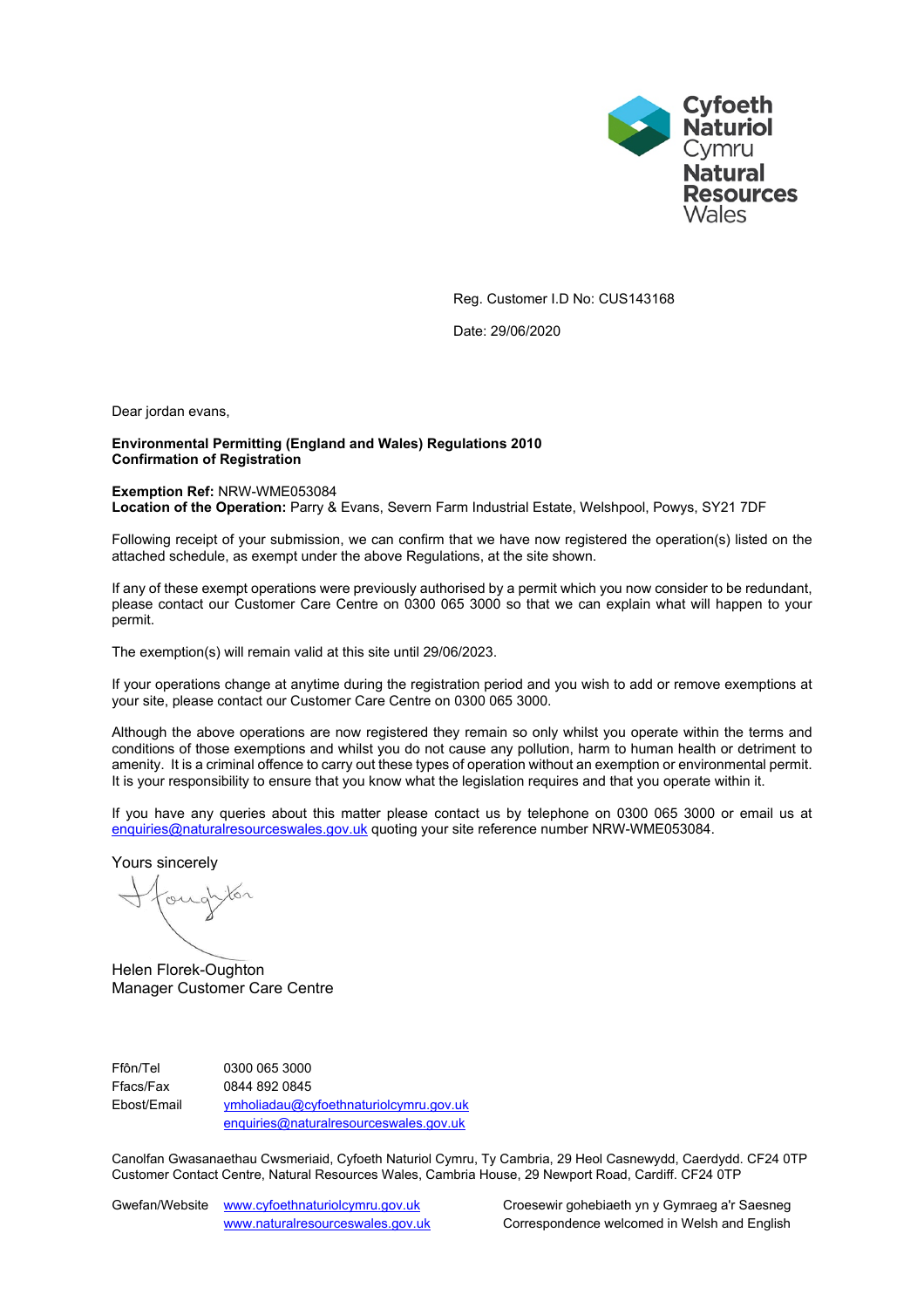#### **Schedule of exempt waste operations**

#### *Relevant objectives*

In addition to the terms and conditions of the exemption, exempt activities must be carried out without endangering human health and without using processes or methods which could harm the environment and in particular without: risk to water, air, soil, plants or animals; or causing nuisance through noise or odours; or adversely affecting the countryside or places of special interest.

**Please note: Any non-compliance with the exemption criteria or of the objectives noted above is an offence which renders the exemption invalid (hence the activity is no longer exempt) and may result in enforcement action being taken against you.**

#### *Details of exempt waste operations*

| Name of Establishment or Undertaking:           | Parry and Evans Limited       |
|-------------------------------------------------|-------------------------------|
| Trading name (if any):                          | Parry and Evans Limited       |
| Address:                                        | Parry & Evans                 |
|                                                 | Severn Farm Industrial Estate |
|                                                 | Welshpool                     |
|                                                 | Powys                         |
|                                                 | <b>SY21 7DF</b>               |
|                                                 |                               |
| Exemption Ref No:                               | NRW-WME053084                 |
| Address where the operation can be carried out: | Parry & Evans                 |
|                                                 | Severn Farm Industrial Estate |
|                                                 | Welshpool                     |
|                                                 | Powys                         |
|                                                 | <b>SY217DF</b>                |
| NGR:                                            |                               |

Ffôn/Tel 0300 065 3000 Ffacs/Fax 0844 892 0845 Ebost/Email [ymholiadau@cyfoethnaturiolcymru.gov.uk](mailto:ymholiadau@cyfoethnaturiolcymru.gov.uk) [enquiries@naturalresourceswales.gov.uk](mailto:enquiries@naturalresourceswales.gov.uk)

Canolfan Gwasanaethau Cwsmeriaid, Cyfoeth Naturiol Cymru, Ty Cambria, 29 Heol Casnewydd, Caerdydd. CF24 0TP Customer Contact Centre, Natural Resources Wales, Cambria House, 29 Newport Road, Cardiff. CF24 0TP

Gwefan/Website [www.cyfoethnaturiolcymru.gov.uk](file:///C:/Users/dcarpenter/AppData/Local/Microsoft/Windows/Temporary%20Internet%20Files/Content.Outlook/WZAC8E91/www.cyfoethnaturiolcymru.gov.uk) Croesewir gohebiaeth yn y Gymraeg a'r Saesneg

[www.naturalresourceswales.gov.uk](file:///C:/Users/dcarpenter/AppData/Local/Microsoft/Windows/Temporary%20Internet%20Files/Content.Outlook/WZAC8E91/www.naturalresourceswales.gov.uk) Correspondence welcomed in Welsh and English